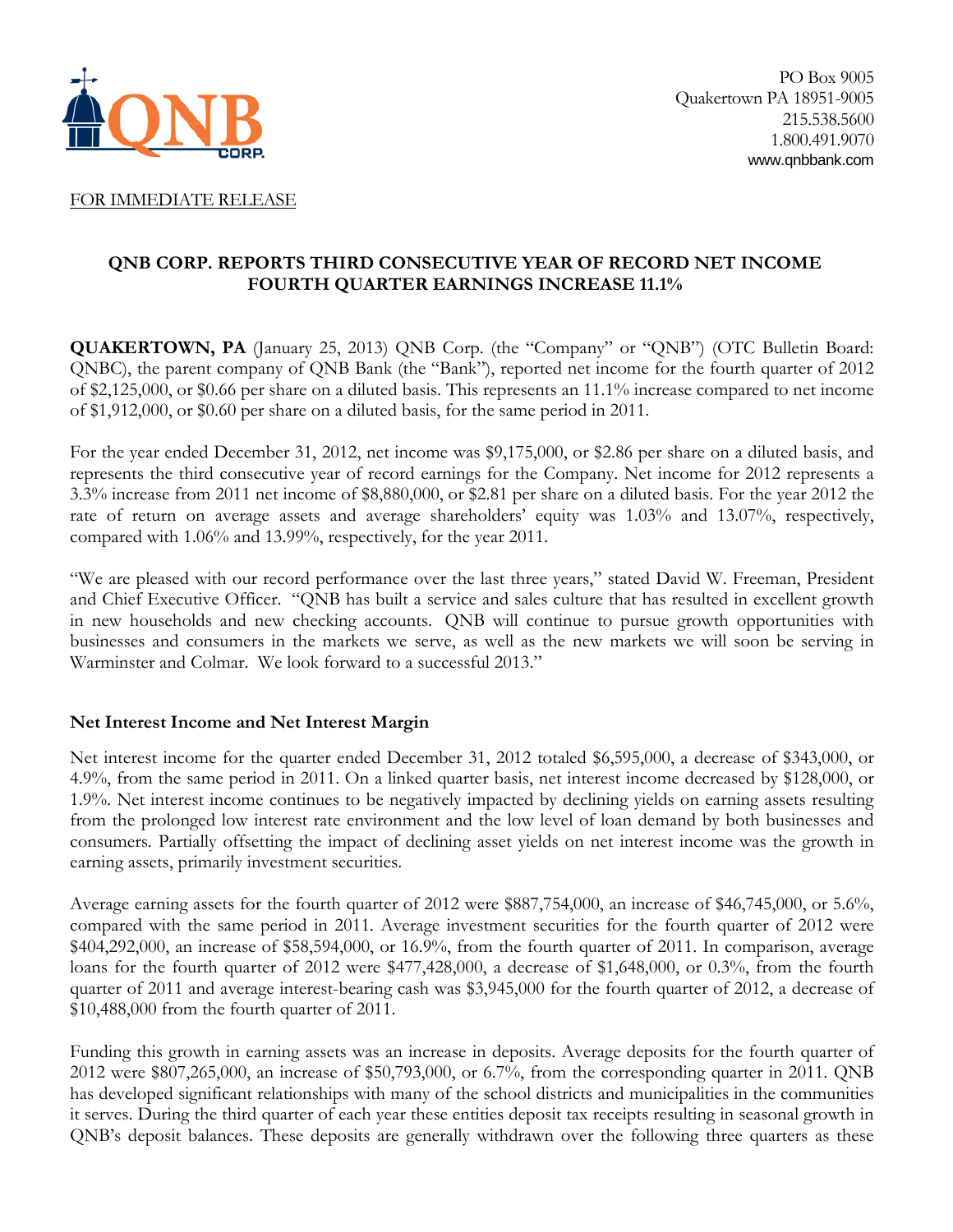#### Page 2 of 7

entities use the funds for operations. Average interest-bearing municipal demand accounts increased \$19,859,000, or 29.4%, to \$87,473,000 for the fourth quarter of 2012 compared to the same period in 2011. Also contributing to the growth in average deposits when comparing the fourth quarters of 2012 and 2011 was a \$31,253,000, or 19.3%, increase in average savings account balances, primarily QNB's eSavings product which pays a very competitive rate of interest. Reflecting the growth in new checking accounts noted earlier, average interest-bearing demand accounts and average non-interest bearing demand accounts increased  $$12,069,000$ , or  $13.6\%$ , and  $$5,070,000$ , or  $7.8\%$ , respectively, when comparing the two quarters. Offsetting a portion of this growth in funding was a decline in average time deposits of \$16,489,000, or 5.7%, and a reduction in average borrowed funds of \$8,562,000, or 19.2%, comparing the fourth quarter 2012 with the same period in 2011. In the second quarter of 2012, the Company paid off \$15,000,000 of repurchase agreements with a rate of 4.75%.

The net interest margin for the fourth quarter of 2012 was 3.19% compared to 3.53% for the fourth quarter of 2011 and 3.26% for the linked quarter. The historically low interest rate environment of the past few years combined with the change in the mix of earning assets to be more dependent upon investment securities, which generally earn a lower yield than loans, resulted in a decline in the net interest margin. During the beginning of this interest rate cycle, funding costs declined at a faster pace and to a greater degree than rates on earning assets resulting in an increasing net interest margin. However, since the second quarter of 2011 this trend has reversed as funding costs have approached bottom while yields on earning assets continue to reprice lower resulting in a decline in the net interest margin. The growth in municipal balances and the investment of these deposits into short-term agency securities during the third quarter of 2012 also impacted the margin, as these transactions while increasing incremental net interest income do so at a significantly tighter interest rate spread.

The yield on earning assets declined 60 basis points from 4.43% for the fourth quarter of 2011 to 3.83% for the fourth quarter of 2012. When comparing the change in the yield on earning assets between the two quarters, loans and investment securities declined from 5.47% and 3.21%, respectively, for the fourth quarter of 2011 to 4.99% and 2.53%, respectively, for the fourth quarter of 2012, a decline of 48 basis points and 68 basis points, respectively.

The cost of interest-bearing liabilities declined by 30 basis points from 1.03% for the fourth quarter of 2011 to 0.73% for the fourth quarter of 2012. The interest rate paid on interest-bearing deposits declined by 22 basis points to 0.72% for the fourth quarter of 2012 compared to the fourth quarter of 2011.

For the year ended December 31, 2012 net interest income was \$26,900,000, a decrease of \$1,226,000, or 4.4%, from the \$28,126,000 reported for 2011. The factors that were discussed in the analysis of the quarterly comparison above are also the primary factors in the year-to-date net interest income comparison: strong deposit growth, change in the mix of earning assets with investment securities representing a larger portion of earning assets and a lower net interest margin.

For the year ended December 31, 2012 average earning assets increased by \$49,938,000, or 6.1%, with average loans increasing \$3,751,000, or 0.8%, and average investment securities increasing \$48,727,000, or 15.3%. Over this same period average funding sources increased \$45,842,000, or 5.9%, with average total deposits increasing \$57,427,000, or 7.9%, and average borrowed funds decreasing \$11,585,000. The increase in average deposits was centered in savings accounts, interest-bearing demand deposits and municipal deposits.

The net interest margin for 2012 was 3.36%, a decrease of 36 basis points from the 3.72% reported for 2011. When comparing the years ended December 31, 2011 and 2012, the average rate earned on earning assets declined 60 basis points from 4.71% to 4.11%, respectively, with the yield on loans and investment securities declining by 48 basis points to 5.19% and 66 basis points to 2.86%, respectively. In comparison, the interest rate paid on total average interest-bearing liabilities declined 28 basis points from 1.14% for 2011 to 0.86% for 2012 with the average rate paid on interest-bearing deposits declining 22 basis points from 1.04% to 0.82%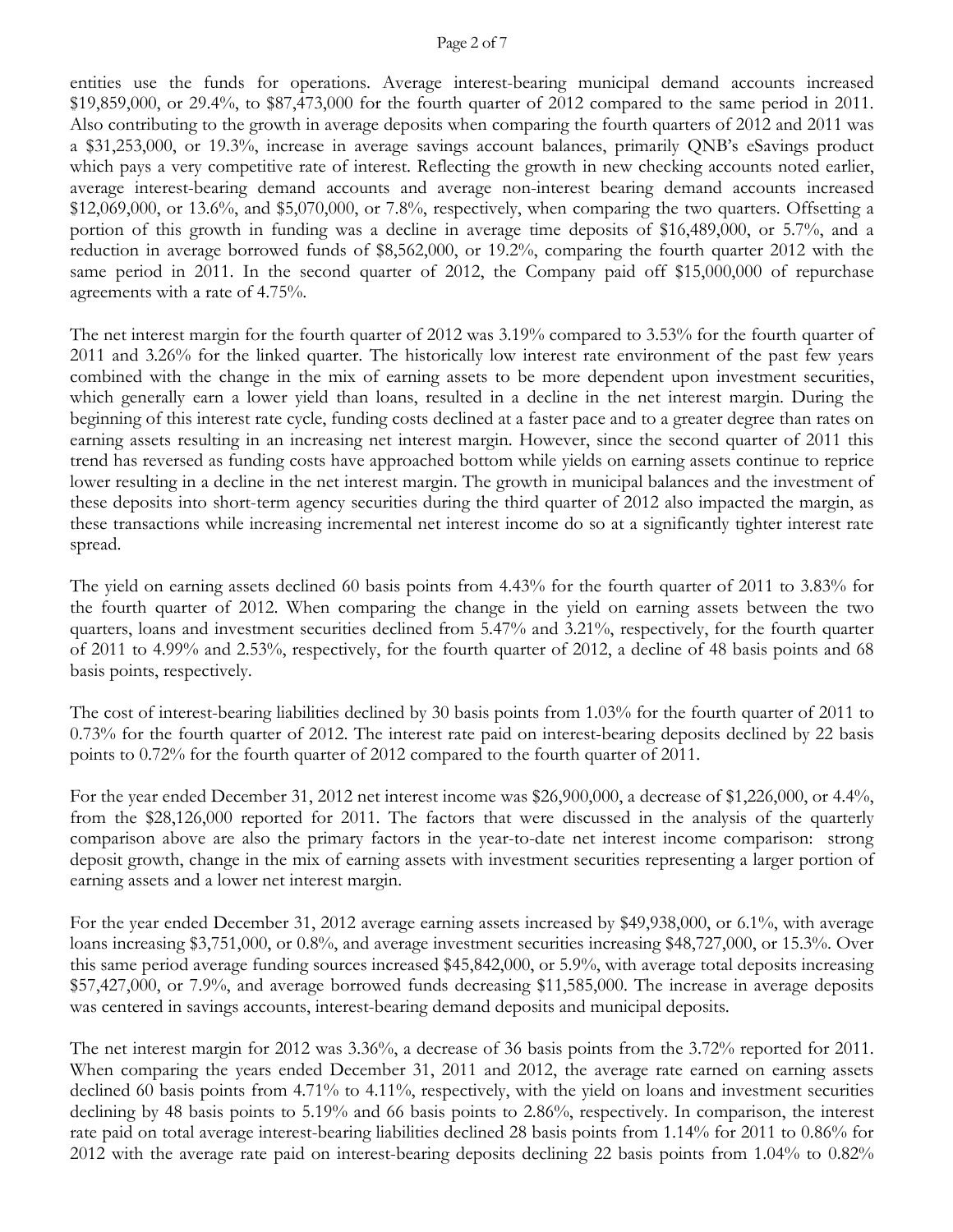comparing the same periods. The decline in the yield on earning assets as well as in the cost of deposits reflects the impact of a long period of historically low interest rates.

# **Asset Quality, Provision for Loan Loss and Allowance for Loan Loss**

QNB closely monitors the quality of its loan portfolio and considers many factors when performing a quarterly analysis of the appropriateness of the allowance for loan losses and calculating the required provision for loan losses. This analysis considers a number of relevant factors including: specific impairment reserves, historical loan loss experience, general economic conditions, levels of and trends in delinquent and non-performing loans, levels of classified loans, trends in the growth rate of loans and concentrations of credit.

Asset quality has stabilized over the past year. Total non-performing assets were \$24,273,000 at December 31, 2012 compared with \$24,145,000 at December 31, 2011. Included in this classification are non-performing loans, other real estate owned (OREO) and repossessed assets, and non-accrual pooled trust preferred securities. Total non-performing loans, which represent loans on non-accrual status, loans past due 90 days or more and still accruing interest and troubled debt restructured loans were \$21,150,000, or 4.41% of total loans, at December 31, 2012 compared with \$21,390,000, or 4.36% of total loans, at December 31, 2011. Loans on non-accrual status were \$18,572,000 at December 31, 2012 compared with \$18,597,000 at December 31, 2011. In cases where there is a collateral shortfall on non-accrual loans, specific impairment reserves have been established based on updated collateral values even if the borrower continues to pay in accordance with the terms of the agreement. Of the total amount of non-accrual loans at December 31, 2012, \$12,836,000, or 69.1% of the loans classified as non-accrual, are current or past due less than 30 days as of the end of the quarter. While total non-performing loans have remained at similar levels when comparing the two periods, loans classified as substandard or doubtful, which includes non-performing loans, continues to improve. At December 31, 2012 substandard or doubtful loans totaled \$47,354,000, a reduction of \$10,105,000 from the \$57,459,000 reported as of December 31, 2011.

QNB had other real estate owned and other repossessed assets of \$1,161,000 as of December 31, 2012 compared with \$826,000 at December 31, 2011. Non-accrual pooled trust preferred securities are carried at fair value which was \$1,962,000 and \$1,929,000 at December 31, 2012 and 2011, respectively. The increase in the value of non-accrual pooled trust preferred securities reflects an improvement in the fair value of these securities.

QNB recorded a provision for loan losses of \$300,000 in the fourth quarter of 2012 compared to \$950,000 in the fourth quarter of 2011. For the years ended December 31, 2012 and 2011 the provision for loan losses was \$900,000 and \$2,700,000, respectively. The lower provision for both the fourth quarter and full year reflects the reduction in classified loans, a decrease in total loans and a significant reduction in net charge-offs. Net loan charge-offs were \$245,000 for the fourth quarter of 2012, or 0.20% annualized of total average loans, compared with \$576,000 for the fourth quarter of 2011, or 0.48% annualized of total average loans. For the years ended December 31, 2012 and 2011 net loan charge-offs were \$369,000, or 0.08%, and \$2,414,000, or 0.51%, respectively.

QNB's allowance for loan losses of \$9,772,000 represents 2.04% of total loans at December 31, 2012 compared to an allowance for loan losses of \$9,241,000, or 1.89% of total loans at December 31, 2011.

# **Non-Interest Income**

Total non-interest income was \$1,392,000 for the fourth quarter of 2012, an increase of \$258,000, or 22.8%, compared with the same period in 2011. Activity in the investment securities portfolio contributed \$114,000 to the increase. During the fourth quarter of 2012, QNB recorded other-than-temporary impairment (OTTI) charge of \$105,000 on several equity securities offset by \$189,000 of net gains realized on the sale of securities.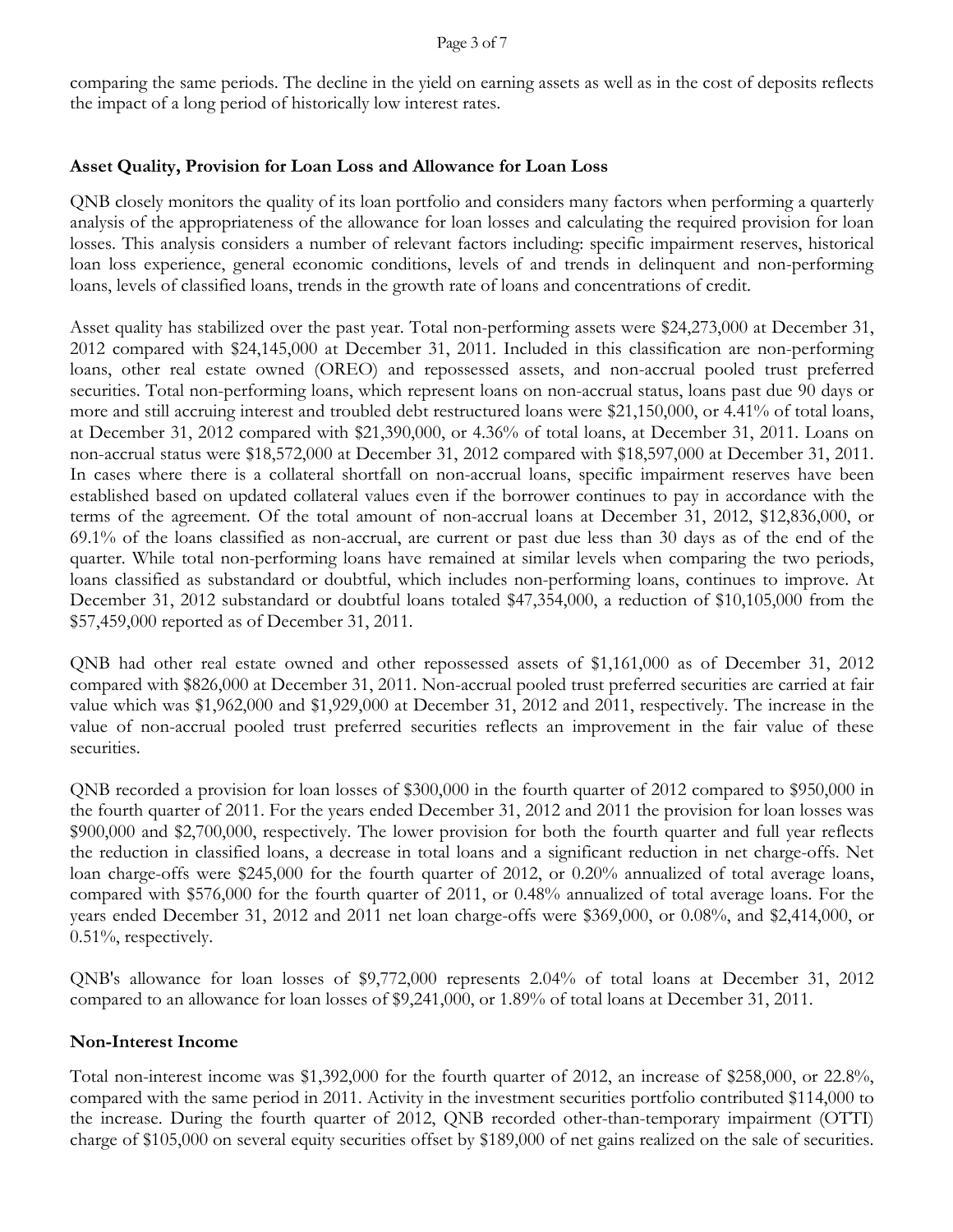#### Page 4 of 7

In the 2011 period \$30,000 of losses were realized on securities sales. Fees for services to customers increased \$47,000, or 13.4%, and gains on the sale of residential mortgage loans increased \$70,000, or 40.9%, when comparing the three-month periods. The increase in fees for services to customers primarily reflects the positive impact of a new overdraft protection program on net overdraft income. The increase in gains on the sale of loans is a result of historically low mortgage rates which contributed to a significant increase in refinancing activity as well as the amount of gains recorded on the sale of these mortgages.

Total non-interest income for the years ended December 31, 2012 and 2011 was \$5,409,000 and \$4,226,000, respectively, an increase of \$1,183,000, or 28.0%. Net gain on investment securities was the largest contributor to the overall increase compared to prior year. For 2012 there were \$577,000 in net gains compared to net losses of \$51,000 during 2011. The net gain for 2012 was comprised of OTTI charges of \$105,000 on equity securities and net gains of \$682,000 realized on the sales of securities. In 2011 OTTI charges were \$97,000 and net gains on the sales of securities were \$46,000. Gains recognized on the sale of residential mortgage loans increased \$533,000 to \$885,000 due to the amount of refinance activity in 2012 as discussed previously. Fees for services to customers and ATM and debit card income increased \$88,000 and \$58,000, respectively when comparing the year ended December 31, 2012 to 2011. Comparing these same periods, merchant income increased \$52,000 and income on bank-owned life insurance decreased \$39,000. The decrease in bank-owned life insurance income is related to the death benefit received in 2011 on a life insurance policy in which the Bank was the beneficiary. There was a \$137,000 decrease in other non-interest income related to declines in mortgage servicing income, letter of credit fees and the sale of checks to depositors that more than offset increases in safe deposit income and gains on the sale of repossessed assets.

#### **Non-Interest Expense**

Total non-interest expense was \$5,012,000 for the fourth quarter of 2012, an increase of \$234,000, or 4.9%, compared to \$4,778,000 for the fourth quarter of 2011. Salaries and employee benefits expense increased \$77,000, or 3.0%, when comparing the two quarters. The increase is mainly attributable to merit increases coupled with three additional full-time equivalent employees. Also contributing to the increase in non-interest expense was a \$47,000 increase in furniture and equipment expenses primarily related to depreciation and amortization expense on new furniture, equipment and software placed in service during 2012. Third party services were \$41,000 higher than the fourth quarter of 2011, primarily attributable to ongoing costs associated with a new overdraft protection program, introduced late in the second quarter of 2012 and costs related to online and mobile banking. Partially offsetting these increases was a \$22,000 reduction in legal expense compared to the fourth quarter of 2011. Other non-interest expense increased by \$61,000 when comparing the quarter ended December 31, 2012 with the same period in 2011. This category included increased costs related to membership and licensing fees, repossessed assets and checkcard expenses.

Total non-interest expense was \$19,625,000 for the year ended December 31, 2012. This represents an increase of \$1,329,000, or 7.3%, from the same period in 2011. Salaries and benefits expense increased \$543,000, or 5.5% when comparing the years with higher salary expense comprising \$414,000 of the increase and higher expenses related to the Bank's medical plan accounting for \$85,000 of the increase. Also contributing to the increase in total non-interest expense is a \$195,000, or 14.9%, increase in furniture and equipment expense primarily related to an increase in depreciation and amortization expense on new furniture, equipment and software. Third party services costs increased \$241,000, or 19.0%, primarily related to online and mobile banking, the overdraft protection program and outsourced email services. Other non-interest expense increased by \$205,000, or 12.9%, comparing the year ended December 31, 2012 with the same period in 2011. Increased costs related to other real estate owned and foreclosure expense, checkcard expense, membership and licensing fees and Director fees were partially offset by declines in the cost of producing checks and coupon books, charged-off checks, appraisal costs and training costs.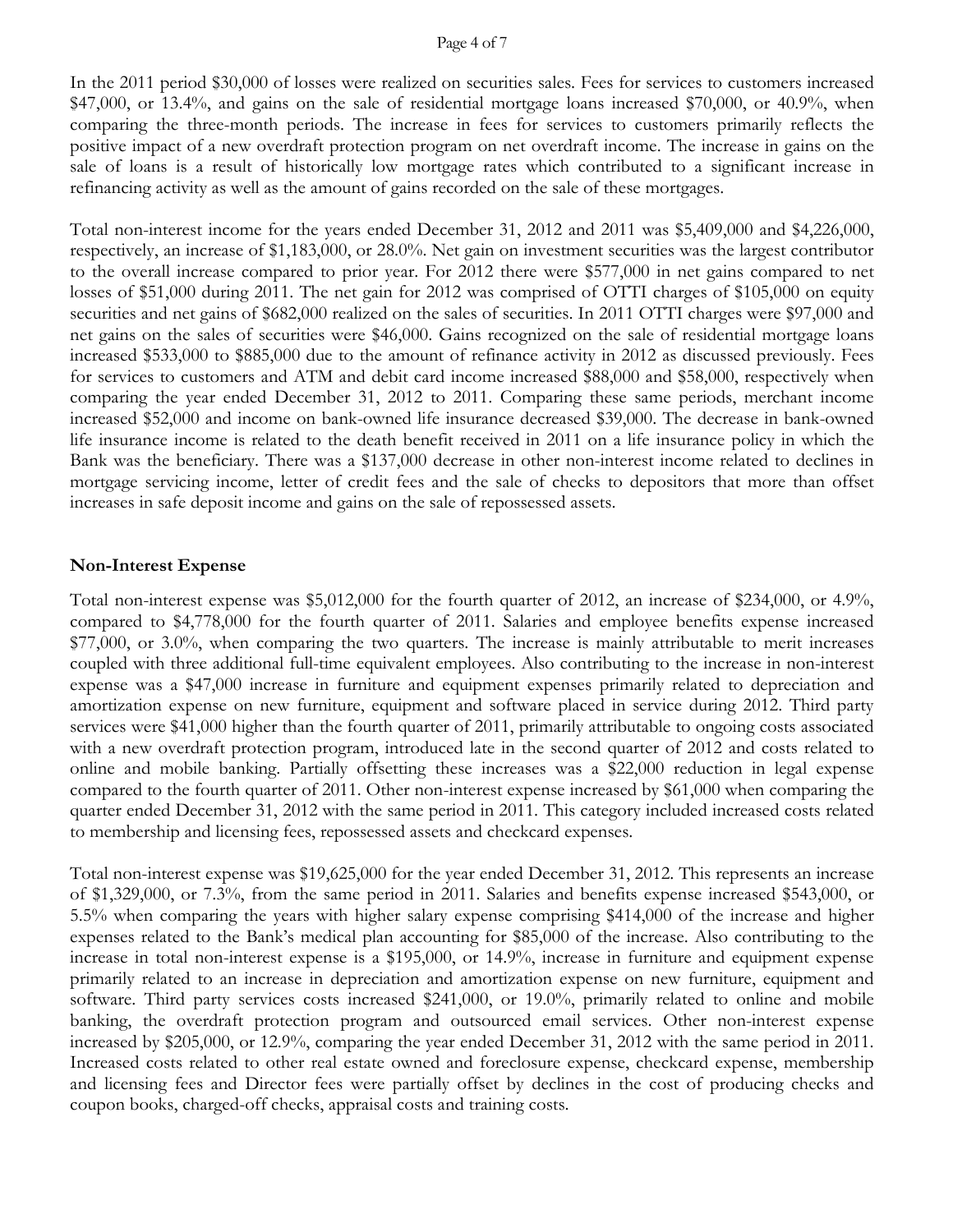# **About the Company**

QNB Corp. is the holding company for QNB Bank, which is headquartered in Quakertown, Pennsylvania. QNB Bank currently operates nine branches in Bucks, Montgomery and Lehigh Counties and offers commercial and retail banking services in the communities it serves. In addition, the Company provides securities and advisory services under the name of QNB Financial Services through Investment Professionals, Inc., a registered Broker/Dealer and Registered Investment Advisor, and title insurance as a member of Laurel Abstract Company LLC. More information about QNB Corp. and QNB Bank is available at www.qnbbank.com.

### **Forward Looking Statement**

This press release may contain forward-looking statements as defined in the Private Securities Litigation Act of 1995. Actual results and trends could differ materially from those set forth in such statements due to various factors. Such factors include the possibility that increased demand or prices for the Company's financial services and products may not occur, changing economic and competitive conditions, technological developments, and other risks and uncertainties, including those detailed in the Company's filings with the Securities and Exchange Commission, including "Item lA. Risk Factors," set forth in the Company's Annual Report on Form 10-K for the fiscal year ended December 31, 2011. You should not place undue reliance on any forward-looking statements. These statements speak only as of the date of this press release, even if subsequently made available by the Company on its website or otherwise. The Company undertakes no obligation to update or revise these statements to reflect events or circumstances occurring after the date of this press release.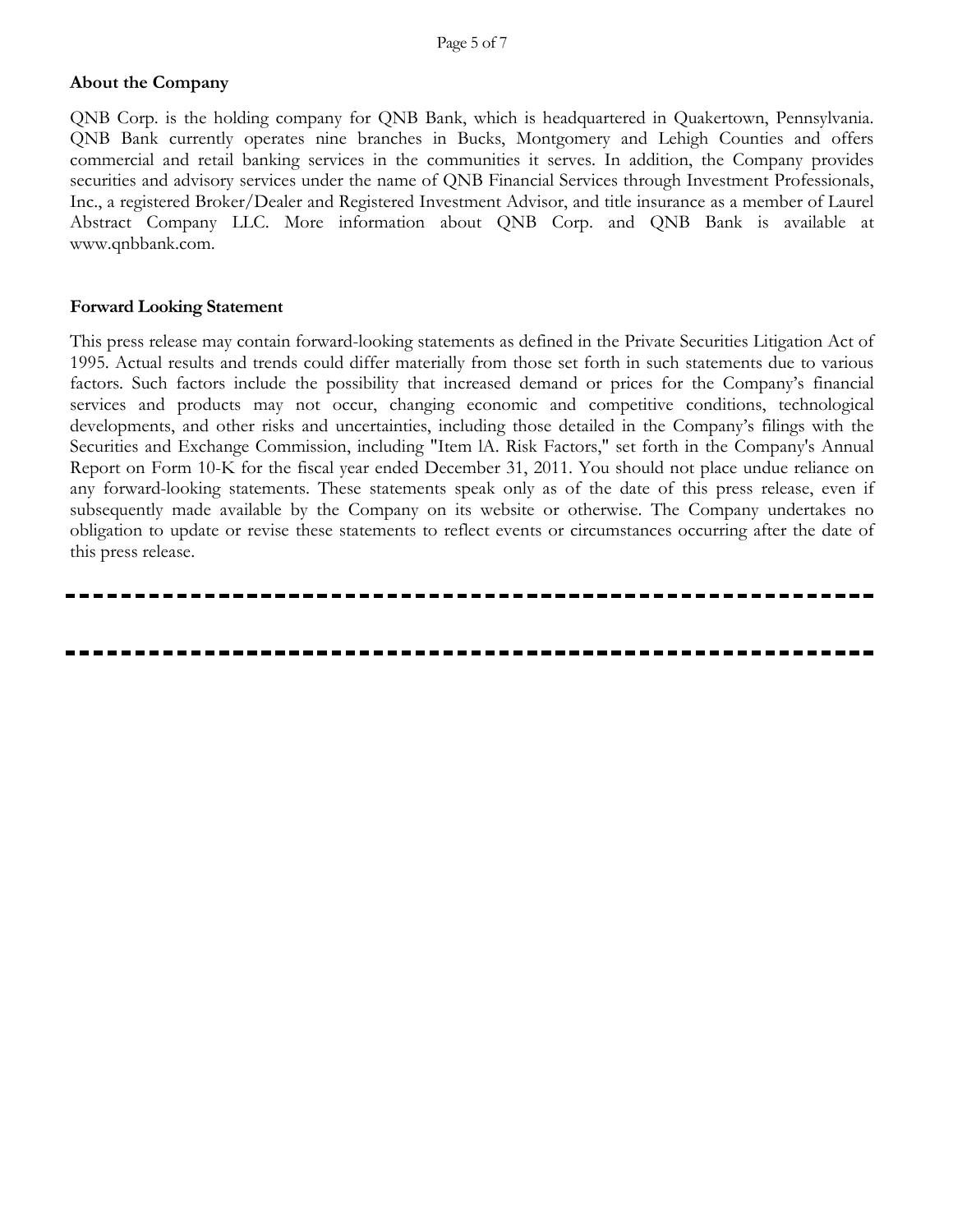## Page 6 of 7

# **QNB Corp. Consolidated Selected Financial Data (unaudited)**

## **(Dollars in thousands)**

| <b>Balance Sheet (Period End)</b>                 | 12/31/12     | 9/30/12      | 6/30/12      | 3/31/12      | 12/31/11     |
|---------------------------------------------------|--------------|--------------|--------------|--------------|--------------|
| Assets                                            | \$919,874    | \$934,110    | \$890,136    | \$882,940    | \$868,804    |
| Investment securities (AFS & HTM)                 | 401,647      | 425,361      | 359,081      | 351,782      | 349,418      |
| Loans receivable                                  | 477,733      | 477,987      | 491,263      | 479,474      | 489,936      |
| Allowance for loan losses                         | (9,772)      | (9,717)      | (9, 467)     | (9, 456)     | (9,241)      |
| Net loans                                         | 467,961      | 468,270      | 481,796      | 470,018      | 480,695      |
| Deposits                                          | 801,638      | 817,198      | 781,007      | 764,768      | 750,712      |
| Demand, non-interest bearing                      | 73,685       | 67,485       | 69,856       | 67,464       | 66,850       |
| Interest-bearing demand, money market and savings | 458,719      | 471,080      | 426,154      | 412,015      | 398,838      |
| Time                                              | 269,234      | 278,633      | 284,997      | 285,289      | 285,024      |
| Short-term borrowings                             | 32,488       | 31,925       | 26,570       | 22,349       | 24,021       |
| Long-term debt                                    | 5,287        | 5,290        | 5,293        | 20,295       | 20,299       |
| Shareholders' equity                              | 77,623       | 77,128       | 74,679       | 72,542       | 70,841       |
| <b>Asset Quality Data (Period End)</b>            |              |              |              |              |              |
| Non-accrual loans                                 | \$<br>18,572 | 18,582<br>\$ | 16,264<br>S  | 17,064<br>\$ | \$<br>18,597 |
| Loans past due 90 days or more and still accruing |              |              | 475          | 171          | 380          |
| Restructured loans                                | 2,578        | 2,629        | 4,085        | 2,668        | 2,413        |
| Non-performing loans                              | 21,150       | 21,211       | 20,824       | 19,903       | 21,390       |
| Other real estate owned and repossessed assets    | 1,161        | 1,187        | 1,151        | 1,277        | 826          |
| Non-accrual pooled trust preferred securities     | 1,962        | 1,961        | 2,015        | 2,054        | 1,929        |
| Non-performing assets                             | 24,273       | \$<br>24,359 | \$<br>23,990 | 23,234<br>S  | \$<br>24,145 |
| Allowance for loan losses                         | \$9,772      | \$9,717      | \$9,467      | \$9,456      | \$9,241      |
| Non-performing loans / Loans                      | 4.41%        | 4.43%        | 4.23%        | 4.15%        | 4.36%        |
| Non-performing assets / Assets                    | 2.64%        | 2.61%        | 2.70%        | 2.63%        | 2.78%        |
| Allowance for loan losses / Loans                 | 2.04%        | 2.03%        | 1.92%        | 1.97%        | 1.89%        |